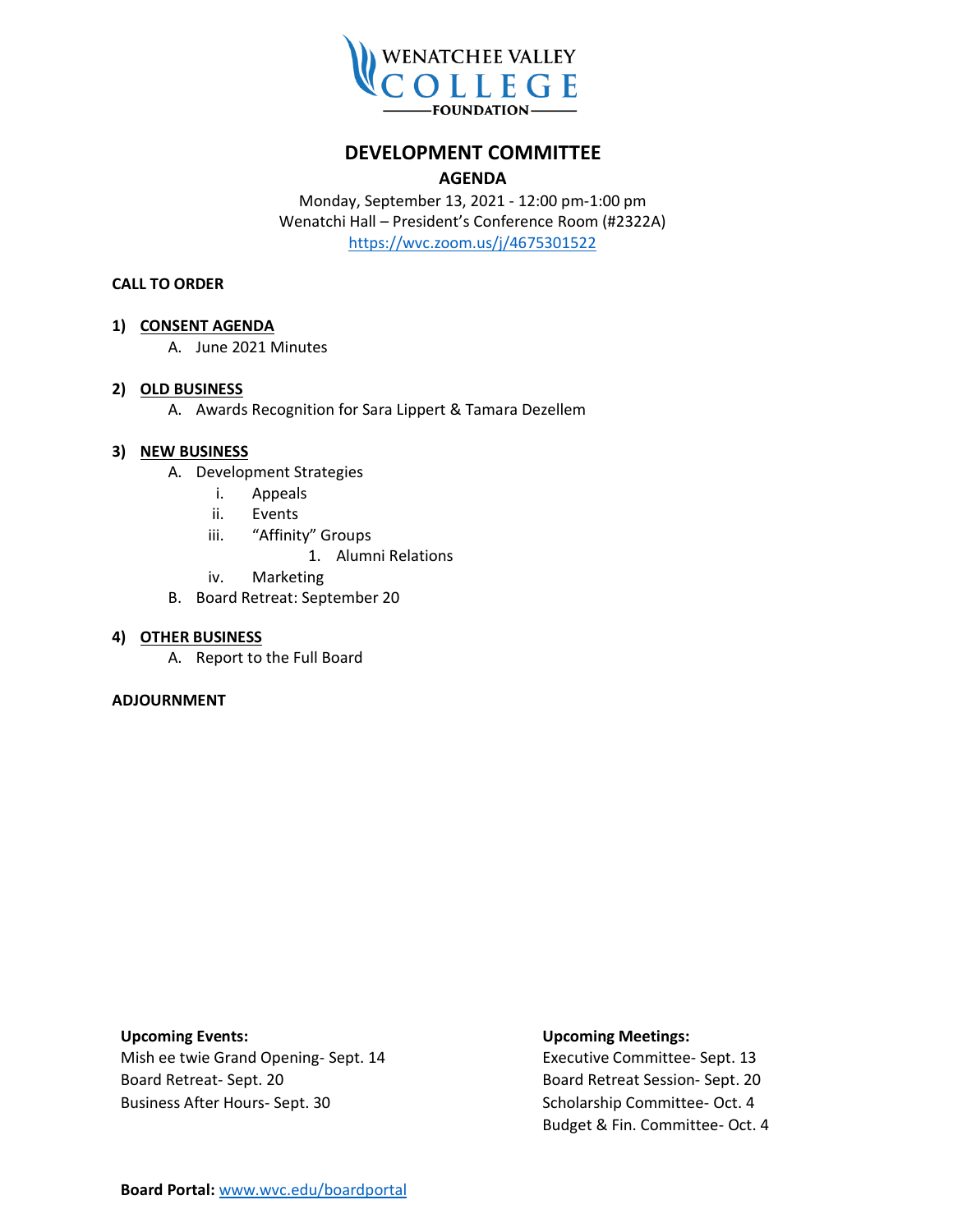

# **EVENTS & OUTREACH COMMITTEE**

**MINUTES**

June 14, 2021 Via Zoom

**MEMBERS PRESENT:** April Clayton, Kathy Coffman, Jordan Jessup, Neil Neroutsos

**MEMBERS ABSENT:** Marile Kunkel, Bryce Mackay, Lyle Markup

**STAFF PRESENT:** Rachel Evey, Nancy Barrett

Meeting was called to order at 12:04 pm.

### **1) CONSENT AGENDA**

A. April 2021 minutes approved by consent.

## **2) OLD BUSINESS**

- A. Spring Appeal: The appeal is coming to an end with graduation this week and fiscal yearend on June 30.
- B. Virtual Fun Run Results: Recognition of Kathy Coffman, Jorden Jessup, Bryce Mackay, and Neil Neroutsos for their time on the fun run committee. Over \$2,300 was raised from the fun run, all funds will go to the Finish Line Scholarship. Event t-shirts will be paid through the alumni events account. Discussion regarding 2022: partnership with ASWVC again, addition of an in-person run on campus, recommendation to do a color run option.
- C. Awards Recognition: There are two remaining awards to present: Outstanding Friend of the College to Sara Lippert and the Harvey Award to Tamara Dezellem. Rachel Evey proposed having a VIP donor stewardship event in August to re-engage donors and recognize Sara and Tamara. Committee supported the proposal. April Clayton and Kathy Coffman volunteered to assist with planning and executing the event.

## **3) NEW BUSINESS**

- A. Committee Name & Description: Discussion regarding the proposed committee name and description. Committee work will focus on fundraising (e.g. appeals, events, campaigns, etc.) and marketing. Group expressed support for update and new structure to include subcommittees, as-needed, to plan and execute specific activities.
- B. Committee Workplan: Group reviewed the committee workplan for 2021-22. Subcommittees to plan and execute certain activities will be needed, in order to effectively manage the committee's workload. Discussion regarding student volunteers and community volunteers on subcommittees. Discussion regarding to student presence at events. Committee agreed a goal for 2021-22 should be to have students present at each event, whether as speakers or to interact with guests.

## **4) OTHER BUSINESS**

- A. Summer Meeting: Committee agreed next meeting should be in September. Email updates will be provided to the committee and subcommittees will work on fall events.
- B. Report to the Full Board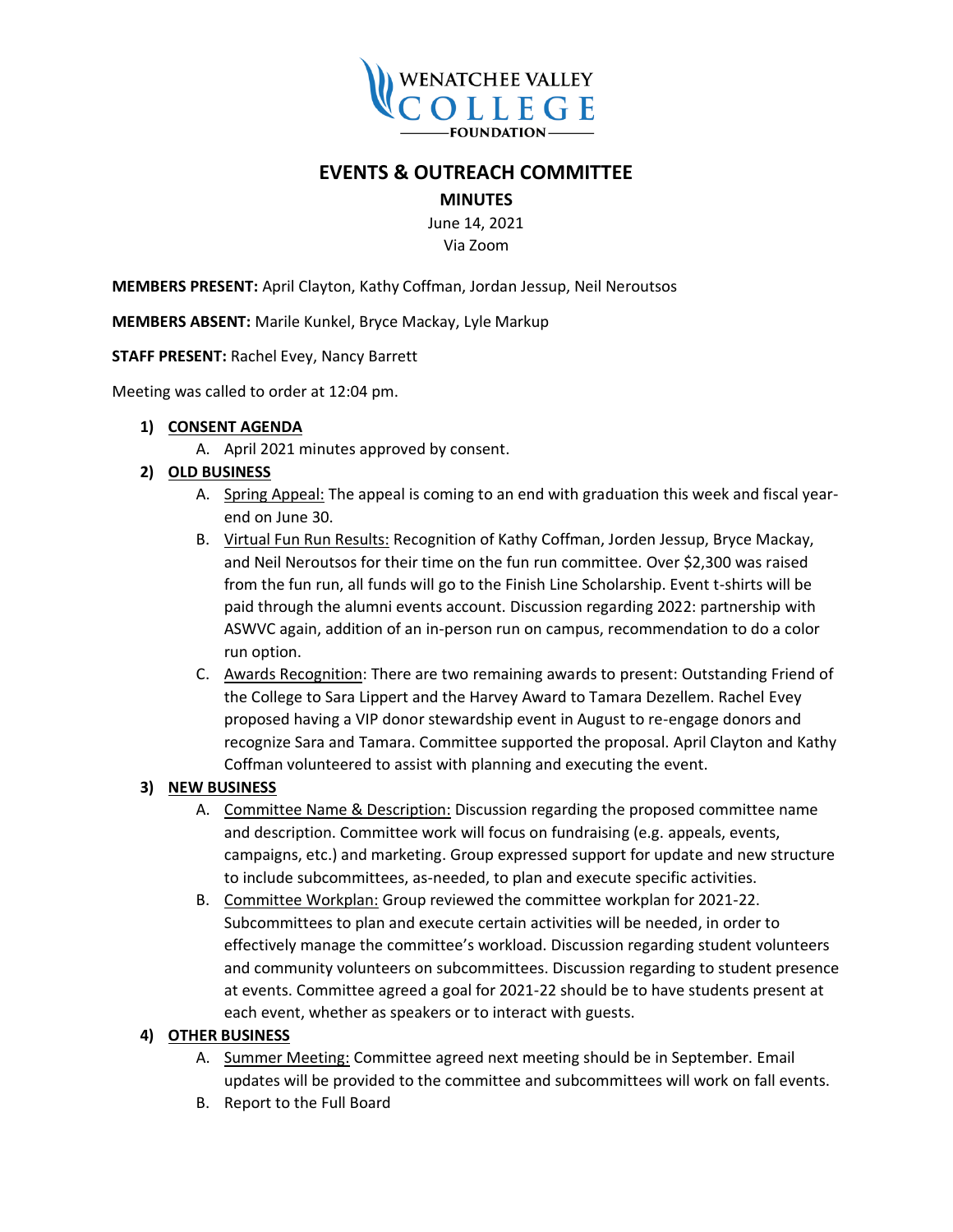- i. Spring appeal is wrapping up this week with graduation.
- ii. Virtual fun run raised over \$2,300 for Finish Line Scholarship.
- iii. Committee agreed to have a donor engagement event in August where Sara Lippert (Outstanding Friend) and Tamara Dezellem (Harvey Award) would be honored.
- iv. Committee agreed to new description and working structure.

Meeting adjourned at 12:40 pm.

Minutes prepared by Nancy Barrett.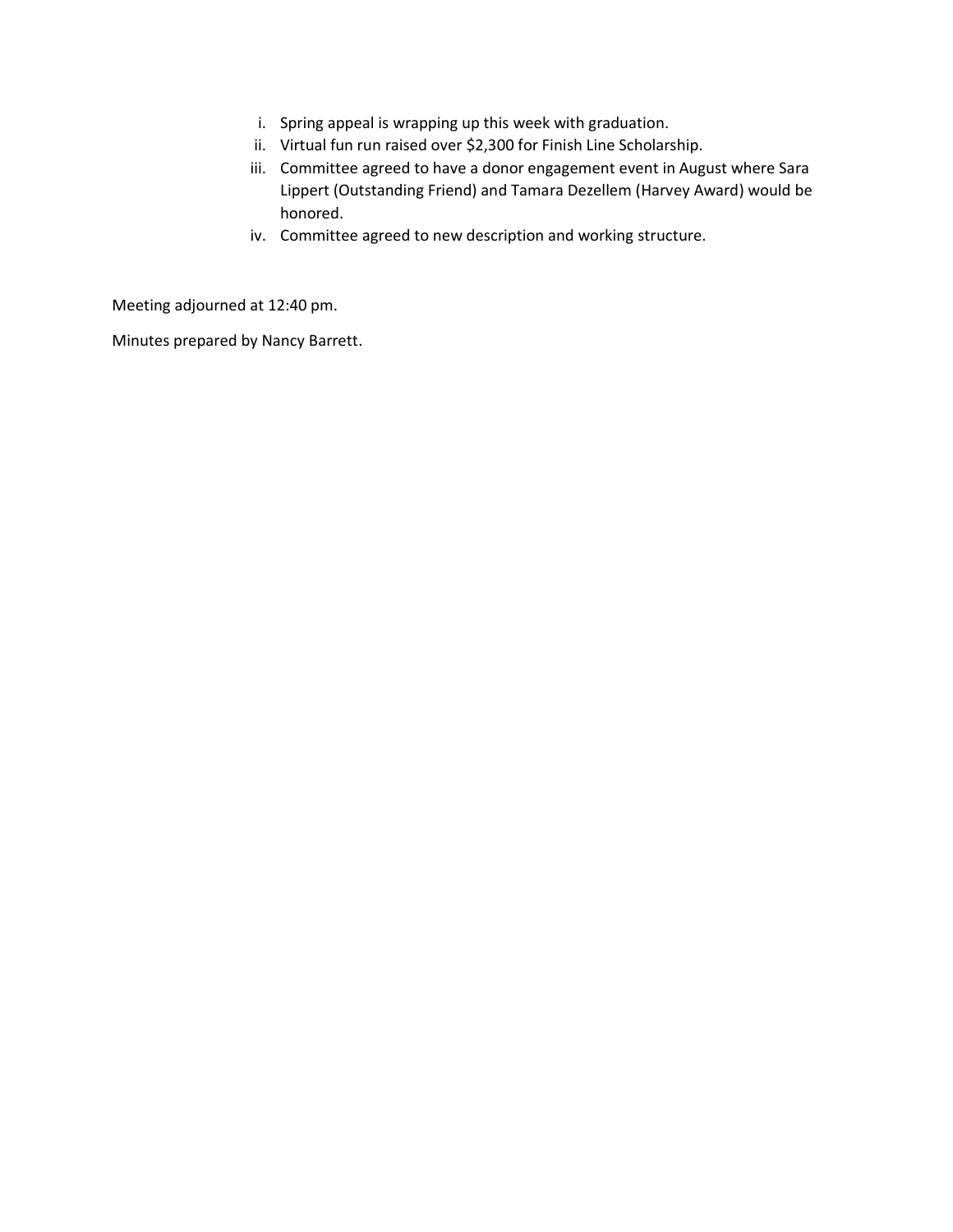

# **NEWS RELEASE**

**August 30, 2021**

**Media Contact: Rachel Evey, WVC Foundation executive director, 509-682-6415**

## **WVC Foundation announces annual award recipients**

The Wenatchee Valley College Foundation has announced the 2020 winners of The Outstanding Friend of the College award and The Harvey Award. Annual awards recognize the support and accomplishments of community members who champion WVC.

### **Outstand Friend of the College: Sara Lippert**

Lippert and her late husband Lee began giving more than 20 years ago, and the Lee and Sara Lippert Scholarship Endowment was established after Lee's death as a permanent way to support WVC students. Sara served as a foundation board member, and during her tenure she was actively involved in events, fundraising, and recruiting new board members. This award recognizes an individual, couple, family, business, or organization that has contributed to WVC through financial support or service, or a combination of both.

"This institution provides a future for those who seek it, both monetarily and physically," said Lippert. "When I see donations come in, I know that they will make a significant impact in the life of someone who needs it. That is incredibly powerful."

### **The Harvey Award: Tamara Dezellem**

This award is presented to a past WVC Foundation Board member who has given time, talent, and treasure in their service to the Foundation and who demonstrates a passion for the College, its faculty, programs, and future growth. Dezellem has served two terms on the Board and served in a leadership role while overseeing the budget and finance committee.

Both award recipients were nominated, and a committee of foundation board and community members made the final selections.

"A significant part of our success is made possible by a team of committed volunteers who donate their time, talents, and resources to provide equitable access to education and invest in student advancement," said Rachel Evey, executive director of the foundation. "These investments do not go unnoticed. The WVC Foundation is pleased to honor two long-time volunteers with these awards."

Jaime Ramirez, a teacher at Cascade Elementary School in East Wenatchee, was announced as the Distinguished Alumni of 2020 in February.

Those interested in supporting WVC students directly can donate to the WVC Foundation at wvc.edu/Give.

(509) 682-6420 / 1300 Fifth Street, Wenatchee, WA 98801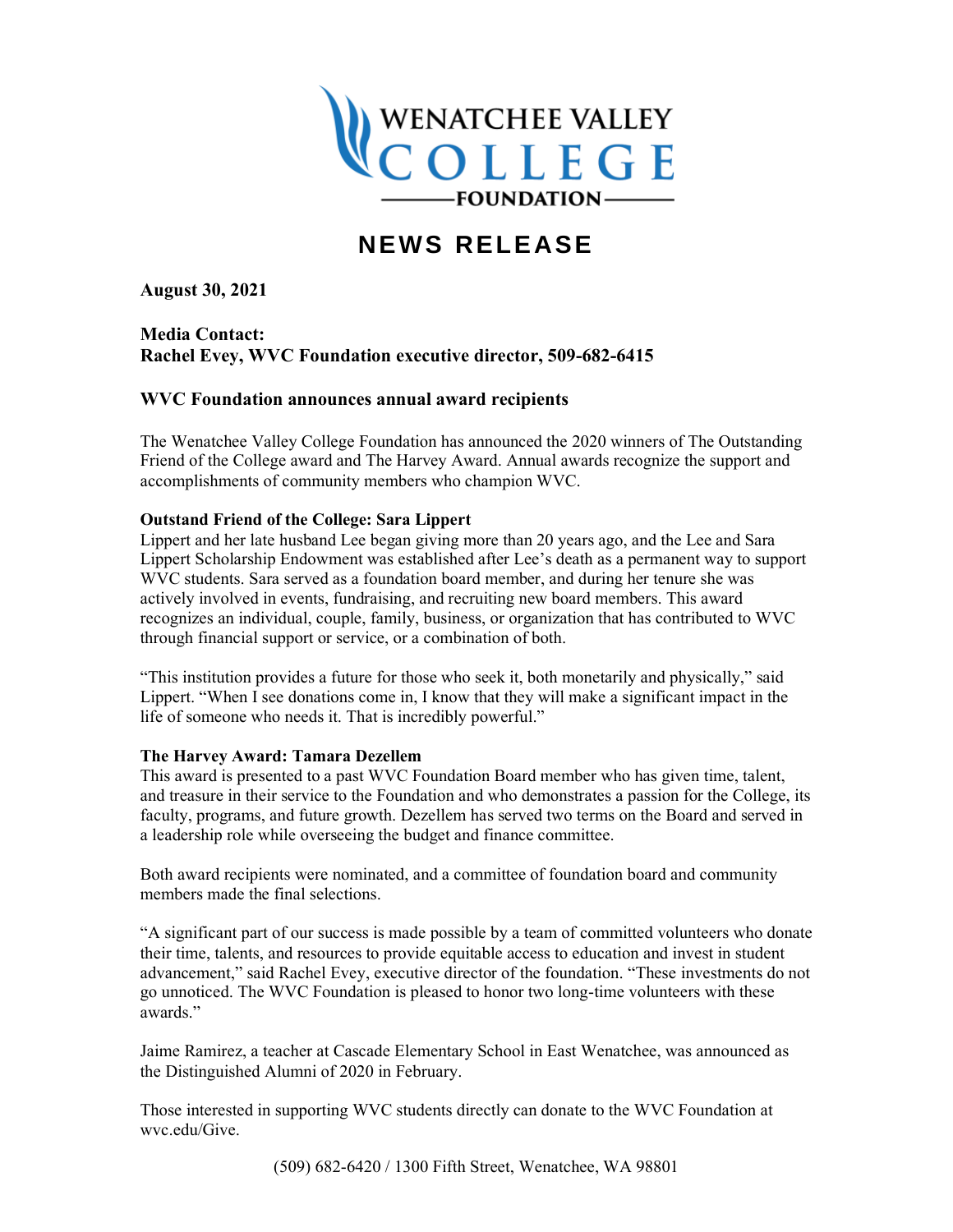*The WVC Foundation was incorporated in 1971. It exists to build relationships between the community and the college and raise financial support for Wenatchee Valley College students, programs, faculty and staff, as well as special projects such as building campaigns like the Music and Art Center. For information on how to make a gift to the foundation, establish a scholarship or include the WVC Foundation in your estate plans, contact (509) 682-6410. Visit the WVC Foundation website at [wvc.edu/Foundation.](http://www.wvc.edu/foundation)*

*Wenatchee Valley College is committed to a policy of equal opportunity in employment and student enrollment. All programs are free from discrimination and harassment against any person because of race, creed, color, national or ethnic origin, sex, sexual orientation, gender identity or expression, the presence of any sensory, mental, or physical disability, or the use of a service animal by a person with a disability, age, parental status or families with children, marital status, religion, genetic information, honorably discharged veteran or military status or any other prohibited basis per RCW 49.60.030, 040 and other federal and state laws and regulations, or participation in the complaint process. The following persons have been designated to handle inquiries regarding the non-discrimination policies and Title IX compliance for both the Wenatchee and Omak campuses:*

- *To report discrimination or harassment: Title IX Coordinator, Wenatchi Hall 2322M, (509) 682-6445, title9@wvc.edu.*
- *To request disability accommodations: Student Access Director, Wenatchi Hall 2133, (509) 682-6854, TTY/TTD: dial 711, sas@wvc.edu.*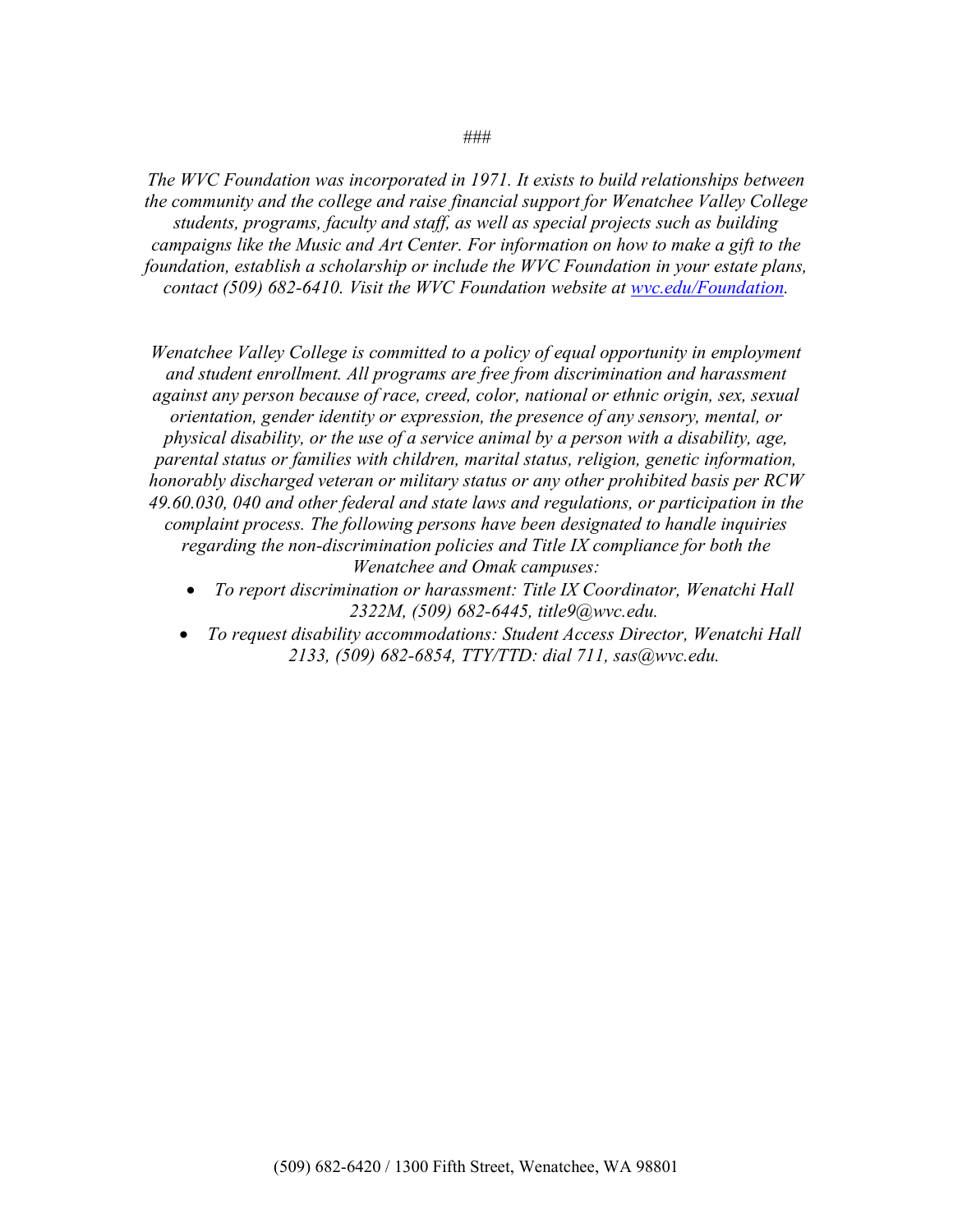# Development Strategies

This handout is to help the committee discuss development strategies for the upcoming year. The committee has two primary goals: fundraising and marketing. There are many different "tools" (e.g. appeals, community presentations, events, etc.) we can use to accomplish our goals.

The following list is some examples of what the foundation has done in the past.

## Appeals

The foundation has two fundraising appeals each year. These the cornerstones of our unrestricted revenue. One is at the calendar year-end, the other is during the spring at the academic year-end. Each appeal has multiple components such as mailed pieces, social media, email marketing, press releases, and more.

## Events

## Scholarship Reception

Stewardship event for scholarship donors, scholarship recipients, and VIPs to steward/cultivate donors and celebrate students. In 2020, the event was virtual.

## Barbara Wilson Women's Luncheon

The Barbara Wilson Women's Luncheon began as an effort to recognize female philanthropists in the region. In the past, a "Women's Philanthropy Award" was presented at the event. The program typically consists of a student speaker, a brief update on the foundation, and recognition of the award recipient.

In the past, it has been a stewardship event. There has been discussing about making it more fundraising focused and creating a women's philanthropy group for WVC.

The namesake of the event, Barbara Wilson, was a long-time WVC Foundation board member and community volunteer. Barbara passed away in 2019.

## Virtual Fun Run

A partnered event by ASWVC, ASWVC-O, and the foundation. Monies raised are for the Finish Line Scholarship which helps students with one quarter or fewer classes to graduate. The event was held for the first time in 2021. Ideas for the future include an in-person run on campus and having it be a color run.

## Affinity Groups

"Affinity groups" are a fundraising term for groups of donors who share a particular interest. An example for the foundation would be scholarship donors. These donors have the scholarship reception, an annual statement about their specific giving, and tailored messaging about the impact of their philanthropy.

Other affinity groups the foundation could/should explore are alumni giving, women's philanthropy, and possibly program areas if we can identify campus partners (e.g. Latinx giving, nursing, agriculture, etc.).